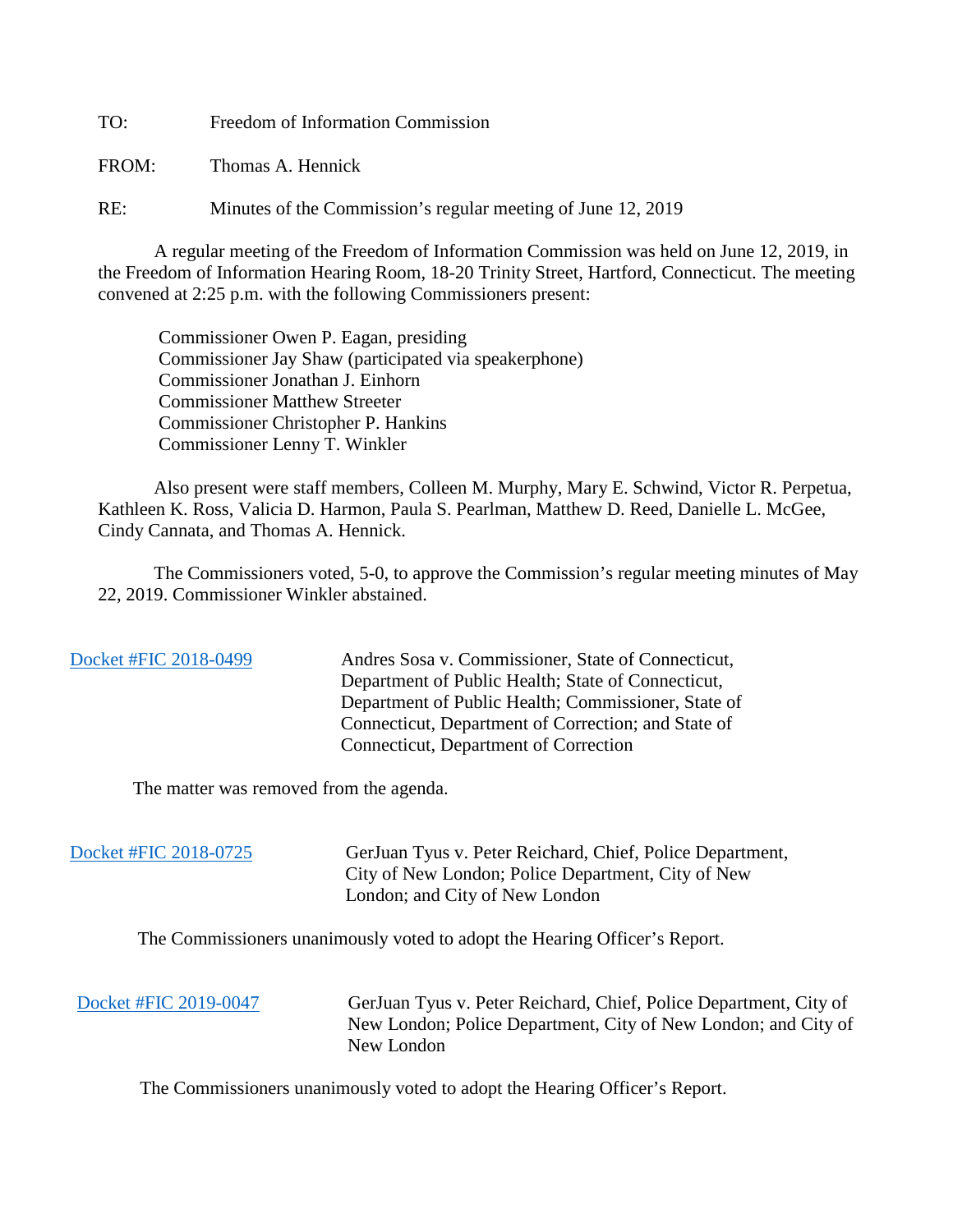Minutes, Regular Meeting, June 12, 2019 Page 2

 [Docket #FIC](https://www.ct.gov/foi/lib/foi/minutes/2019/june12/2018-0363.pdf) 2018-0363 Adam Osmond v. Catherine Smith, Commissioner, State of Connecticut, Department of Economic and Community Development; and State of Connecticut, Department of Economic and Community Development

The Commissioners unanimously voted to adopt the Hearing Officer's Report.

[Docket #FIC 2018-0477](https://www.ct.gov/foi/lib/foi/minutes/2019/june12/2018-0477.pdf) Elizabeth Regan and Rivereast News Bulletin v. Town Manager, Town of East Hampton; and Town of East Hampton

The Commissioners unanimously voted to adopt the Hearing Officer's Report.

[Docket #FIC 2018-0707](https://www.ct.gov/foi/lib/foi/minutes/2019/june12/2018-0707.pdf) Alfred Mayo v. Mayor, City of New Britain; Chief, Police Department, City of New Britain; Police Department, City of New Britain; and City of New Britain

The Commissioners unanimously voted to adopt the Hearing Officer's Report.

 [Docket #FIC 2018-0740](https://www.ct.gov/foi/lib/foi/minutes/2019/june12/2018-0740.pdf) Alfred Mayo v. Chief Public Defender, State of Connecticut, Division of Public Defender Services; and State of Connecticut, Division of Public Defender Services

The matter was removed from the agenda.

[Docket #FIC 2019-0066](https://www.ct.gov/foi/lib/foi/minutes/2019/june12/2019-0066.pdf) John Santanella v. President, Board of Fire Commissioners, Enfield Fire District #1; and Board of Fire Commissioners, Enfield Fire District #1

The Commissioners unanimously voted to adopt the Hearing Officer's Report.